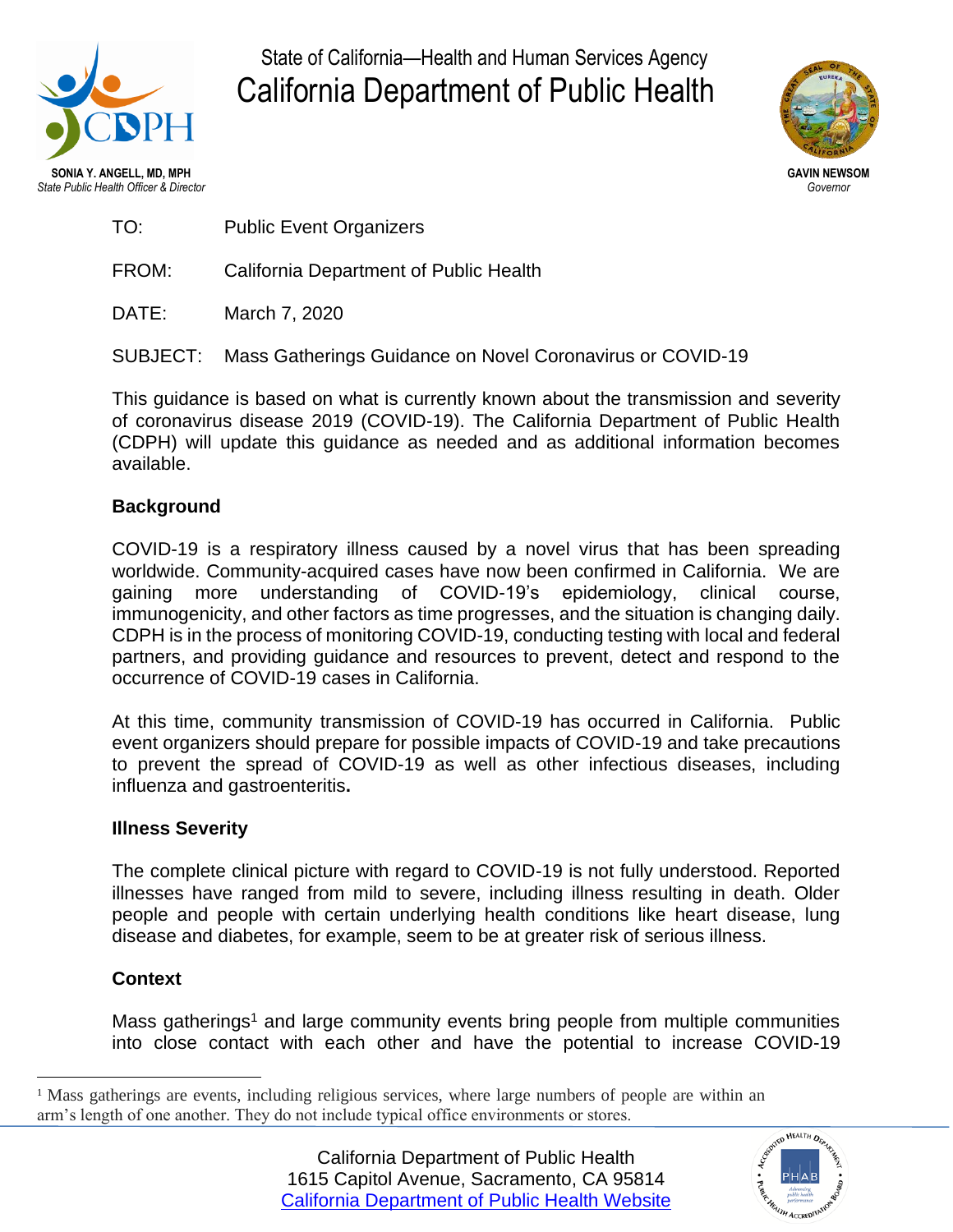Page 2

transmission. One method to slow the spread of respiratory virus infections, including COVID-19, is by increasing social distancing (reduce close contact).

The goals of this guidance are: (1) to protect people attending and working at the event and the local community from COVID-19 infection; and (2) to reduce community transmission and introductions of COVID-19 into new communities.

Below CDPH outlines two (2) scenarios that should be considered by event organizers.

## **Scenario I: CDPH recommends for mass gatherings and large community events in counties without evidence of community transmission**, **organizers should follow these steps:**

- As the COVID-19 situation is evolving, event organizers should create an emergency contingency plan for how to modify, cancel, or postpone their mass gathering or large community event if a COVID-19 outbreak occurs in their community.
- Events may still need to be modified, canceled, or postponed if participants are traveling from communities with COVID-19 outbreaks.
- Event organizers should:
	- o Collaborate and coordinate with community partners including the local public health department, hotels where participants are staying, airlines, the event venue, and other partners.
	- o Use event messaging and communications to promote everyday preventive health messages to your participants and staff, which include:
		- Stay home when you are sick, except to get medical care.
		- Cover your coughs and sneezes with a tissue or sleeve, then throw the tissue in the trash.
		- Wash your hands often with soap and water for at least 20 seconds, especially after going to the bathroom; before eating; and after blowing your nose, coughing, or sneezing.
		- Avoid touching your eyes, nose, and mouth with unwashed hands.
		- Clean frequently touched surfaces and objects daily.
		- Recommend that participants minimize close contact (e.g., recommending no hand shaking or hugging)



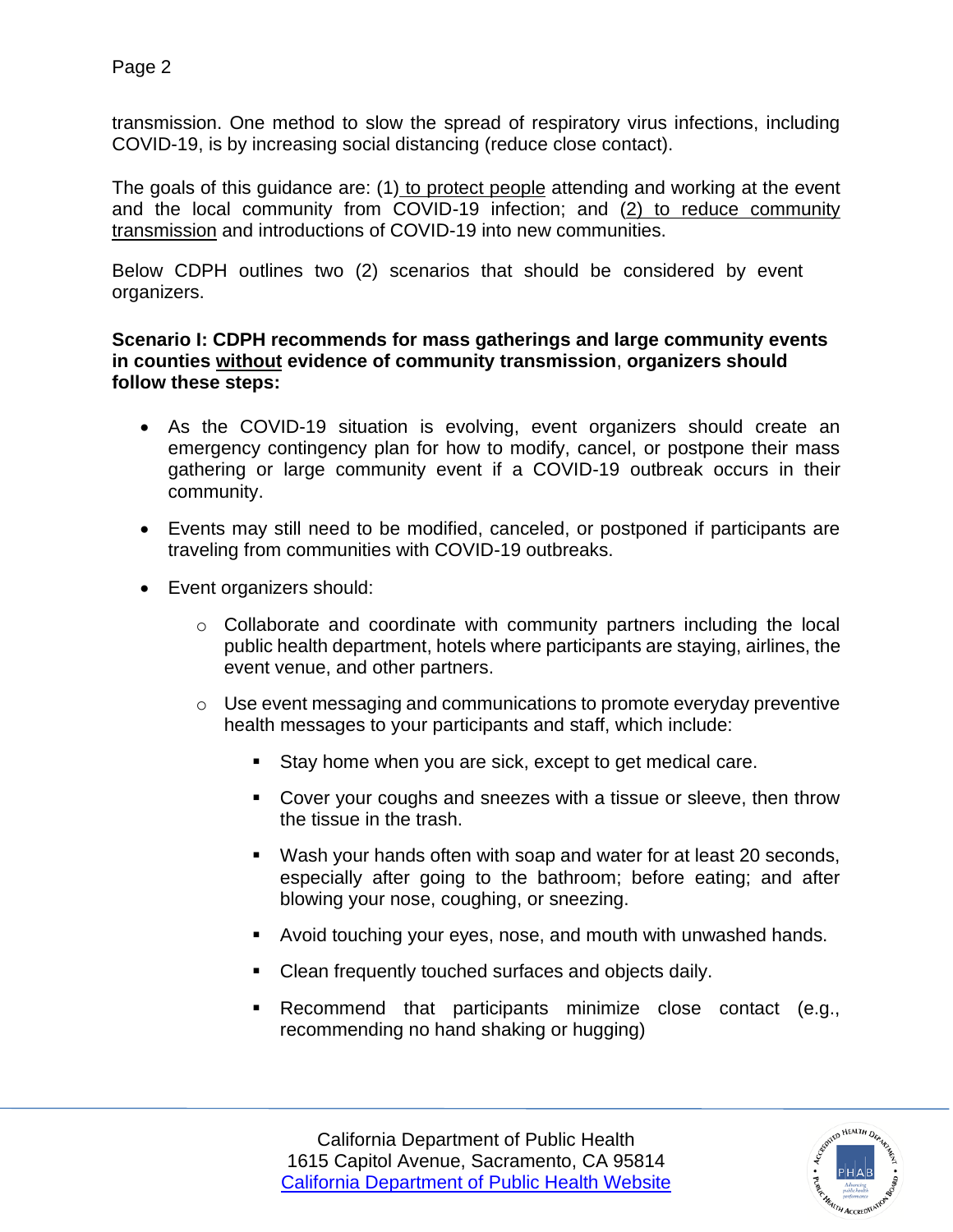- Promote messages that discourage people who are sick from attending events. Create refund policies or remote participation capability such as live stream that permit participants the flexibility to stay home when they are sick, need to care for sick household members, or are at high risk for complications from COVID-19.
- Provide COVID-19 prevention supplies at your events, to the extent supplies are available. Plan to have extra supplies on hand for event staff and participants, including sinks with soap, hand sanitizers, and tissues. Promote proper and frequent hand hygiene.
- Isolate staff or participants in a designated space who become ill with symptoms consistent with COVID-19 at the event and provide a clean disposable procedure facemask, to the extent available, to wear for those who become ill. It is not necessary to distribute masks to healthy participants.
- Implement a strategy to prevent the theft of prevention supplies.
- CDPH does not recommend cancelation of community events at this time if no COVID-19 cases exist within the community.

**Scenario II: CDPH recommends for mass gatherings and large community events in counties with evidence of community transmission, organizers should follow these steps:**

- Event organizers should:
	- $\circ$  Anticipate that some non-essential events may need to be modified (e.g., conducted as a video webinar), canceled, or postponed.
	- o Consider canceling non-essential events primarily for or attended by older adults and people with chronic medical conditions at higher risk for severe illness<sup>2</sup>.
	- o Stay informed about the local COVID-19 situation. Get up-to-date information about COVID-19 activity in California on the [California](https://www.cdph.ca.gov/Programs/CID/DCDC/Pages/Immunization/ncov2019.aspx)  [Department of Public Health web page.](https://www.cdph.ca.gov/Programs/CID/DCDC/Pages/Immunization/ncov2019.aspx)



<sup>&</sup>lt;sup>2</sup> Current evidence indicates that the risk of severe illness increases with age. The median age of reported cases has been 59 years and the median age of critically ill cases has been 66 years. People with underlying medical problems, including cardiovascular disease, diabetes, cancer, chronic lung disease, and immunosuppression, are also likely at higher risk for severe illness.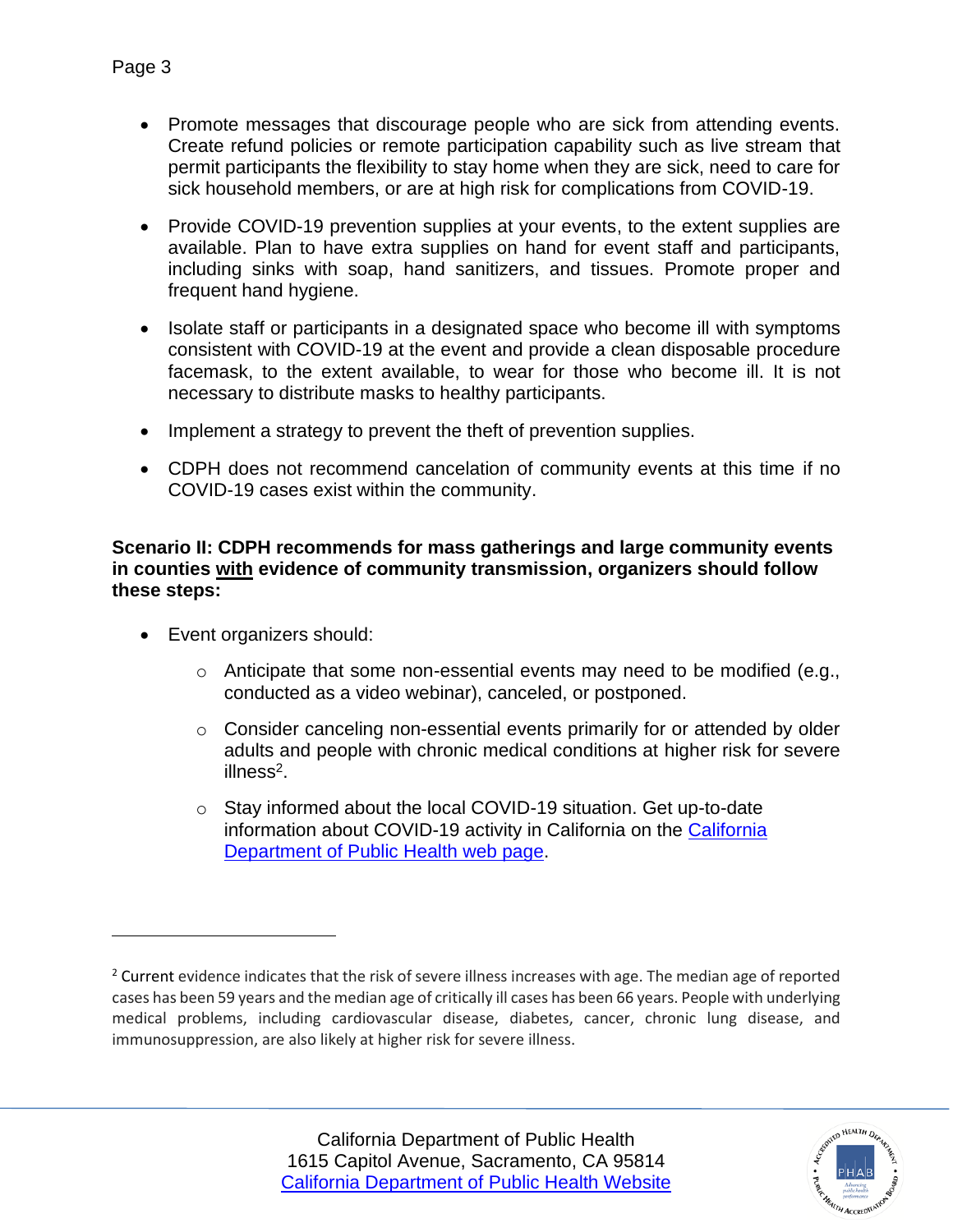- $\circ$  Discuss event details with local health officials and prepare to implement an emergency contingency plan based on their specific guidance.
- $\circ$  Collaborate and coordinate with event and community partners including the local public health department, hotels where participants are staying, airlines, the event venue, and other partners.
- $\circ$  Use event messaging and communications to provide COVID-19 updates and to promote everyday preventive health messages to your participants and staff.
- If a mass gathering or large community event does take place, in addition to basic prevention messages, CDPH recommends that event organizers should:
	- o Instruct any participants or event staff to not attend if they have any respiratory symptoms (cough or runny nose) or fever regardless of the presumed cause.
	- o Remind participants and staff to not attend if they have travelled within the past 14 days to an area identified by the CDC as having a Level 3 Travel Health Notice due to COVID-19.
	- o Recommend that participants and staff at higher risk of severe illness not attend.
	- o Ensure that event venues are well ventilated and are adequately equipped with facilities for hand washing and supplies including hand sanitizer that contains at least 60% alcohol, tissues, and trash baskets.
	- o Increase the frequency of cleaning commonly used areas with detergent and water followed by a disinfectant that is EPA-approved for emerging viral pathogens.
		- **EXECTE:** [List N: Disinfectants for Use Against SARS-CoV-2](https://www.epa.gov/pesticide-registration/list-n-disinfectants-use-against-sars-cov-2)
	- o Encourage participants to minimize close contact (e.g., recommend no hand shaking or hugging).
	- o Maintain a registration list of participants and staff; this will significantly assist local public health in contact tracing in the event a COVID-19 case should later be identified as having attended the event.
	- $\circ$  Promote messages that discourage people who are sick from attending events. Create refund policies that permit participants the flexibility to stay home when they are sick, need to care for sick household members, or are at high risk for complications from COVID-19.